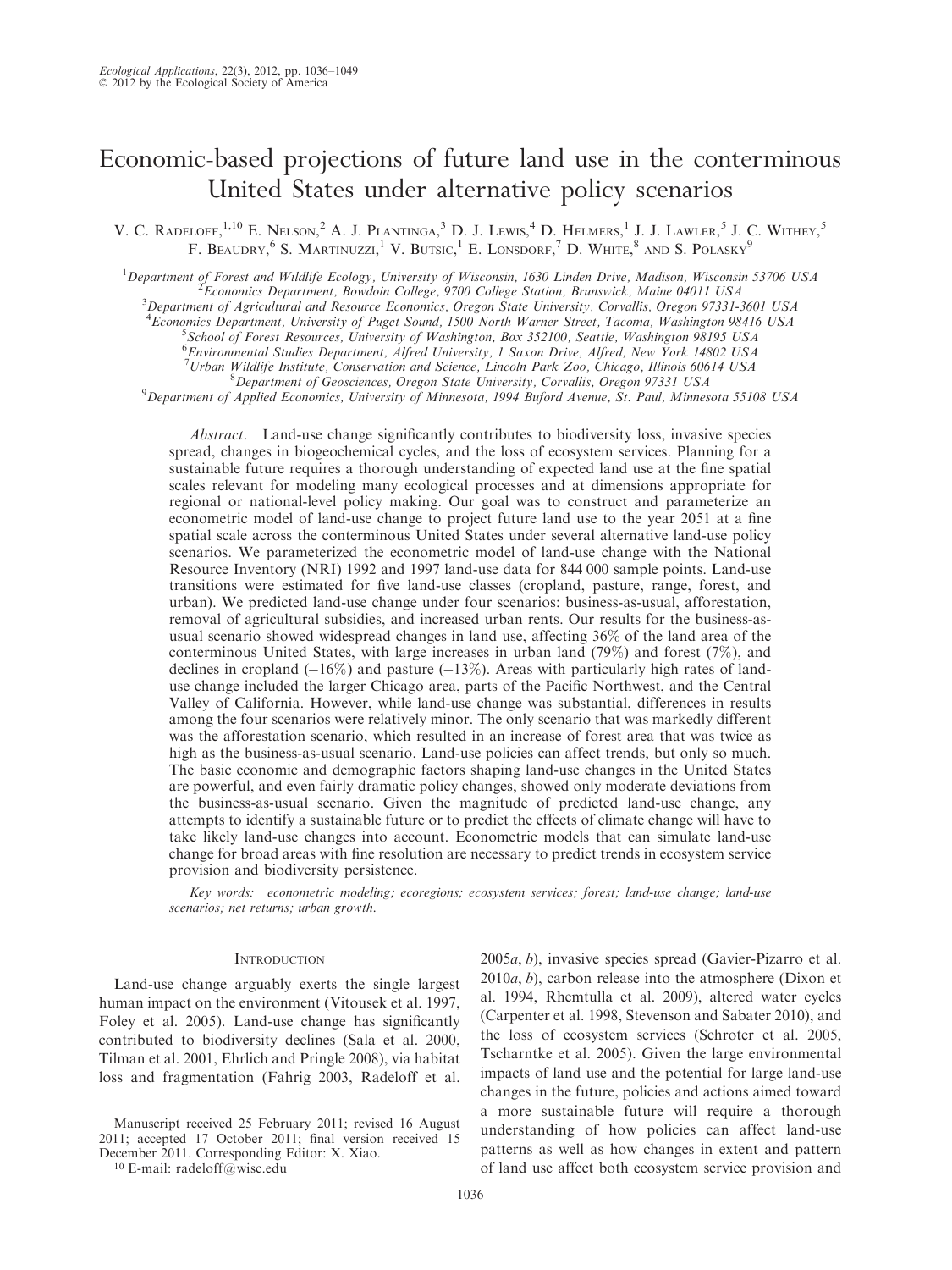Approaches that predict land-use change that are spatially detailed enough to be ecologically meaningful include simple Markov models based on historical landuse change and rule-based approaches (Pontius et al. 2008). These approaches start with a map of current land cover, such as a satellite land cover classification (e.g., Vogelmann et al. 2001, Homer et al. 2004). Transitions in land cover in each pixel in future time steps are based either on past land-use trends (Lambin 1997), the spatial neighborhood of each pixel (Lakes et al. 2009), or a desired or predicted land cover abundance at a broader scale (Sohl and Sayler 2008).

However, the limitations of these common spatially detailed land-use models is that they do not explain transitions as a function of human decision making, and often lack data about the economic incentives driving those decisions (Turner et al. 2007). For example, consider the Conservation Reserve Program, which pays farmers to plant marginal cropland with permanent vegetative cover (e.g., Lubowski et al. 2006, 2008). A farmer's decision to participate in such a program would depend on the economic returns to various land uses, which are only partly explained by landscape features. Land-use models that do not incorporate economic returns directly and that lack an underlying economic theory of landowner decision making cannot simulate incentive-based scenarios realistically, severely limiting their ability to assess policy outcomes (Capozza and Helsley 1989, Bockstael 1996).

Econometric land-use models that are based on observed landowner decision making can be used to map expected land-use change in response to projected changes in economic conditions and landscape features (Lewis and Plantinga 2007, Towe et al. 2008). Econometric models measure the explicit relationship among land-use allocations and the inherent productivity of the land as determined by biophysical features, returns to improvement of the land, society's preferences for various goods, and policies that manipulate economic returns. In doing so, econometric models can be used to simulate future land-use changes as a function of the net returns of different land uses and the costs resulting from switching from one land-use type to another, which are often the key underlying drivers of land-use change.

Unfortunately, econometric models of land-use change face many of the issues of scale that also hamper ecological models. On the one hand studies with large extents (e.g., a state or country) are often parameterized with coarse-grain data (e.g., at the county level) and the results may be inappropriate for management applications at sub-county scales, or when results need to be summarized for other spatial units. On the other hand, studies that use fine-grain spatial data (e.g., pixels) are typically limited to small extents (e.g., a landscape) and therefore may not be informative to processes that take place at larger scales (e.g., national governmental subsidies). What is needed, and what we propose here, is a large-extent, fine-grain, econometric model of landuse change.

Most of the scale issues related to econometric models are the result of data limitations. Most socioeconomic variables are collected for administrative units rather than grid cells, making it more straightforward to apply the econometric models at the same administrative scale (e.g., Plantinga 1996, Hardie and Parks 1997). Furthermore, some economic data only makes sense at a coarse scale (e.g., commodity prices determined in national or global markets). However, a land-use-change model at a coarse spatial resolution has limited value for ecological assessments, given that most ecological processes of interest, such as habitat suitability, dispersal, and invasive species spread, operate at finer scales (Turner 1989). Furthermore, administrative boundaries rarely correspond to ecological boundaries, and this means that ecological conditions tend to vary substantially within each administrative unit, introducing further uncertainty to ecological assessments.

Thus there is a need for econometric models of landuse change and the question is what type of econometric model can best provide fine-grained predictions. The unit of analysis is a major difference among land-use model. The two major types are plot-based models, and parcel-based models, and there are important trade-offs among these two types. A *parcel* of land refers to a piece of contiguous land owned by a single entity, and can comprise multiple plots of homogeneous quality land. The advantage of plot-based models is that they can be estimated for very large areas, because consistent plotbased data on land-use change is available, e.g., in the United States from the National Resources Inventory (NRI) or the Forest Inventory Analysis (FIA) databases (available online).<sup>11,12</sup> Several such fine-scale econometric land-use models have been estimated (e.g., Lubowski et al. 2006, Lewis and Plantinga 2007, Plantiga et al. 2007). These models translate plot-level observations of land-use change into probabilistic estimates that a certain land-use type will transition into another class. Fine-grained covariates, such as soil quality, a predictor of a site's inherent productivity, can also enter these models, as long as that information is available for most sampled units. Econometric models can also incorporate information measured or meaningful at spatial scales coarser than plot level, such as county-level net returns to different land uses (Lubowski et al. 2006) or state- or national-level economic policies. Once a plot-levelchange model has been estimated, it can be used to predict plot-level change, or if a wall-to-wall prediction is desired, pixel-level change, as long as the plot-level variables used to explain the estimated model are also

<sup>11</sup> http://www.nrcs.usda.gov/technical/NRI/

<sup>12</sup> http://www.fia.fs.fed.us/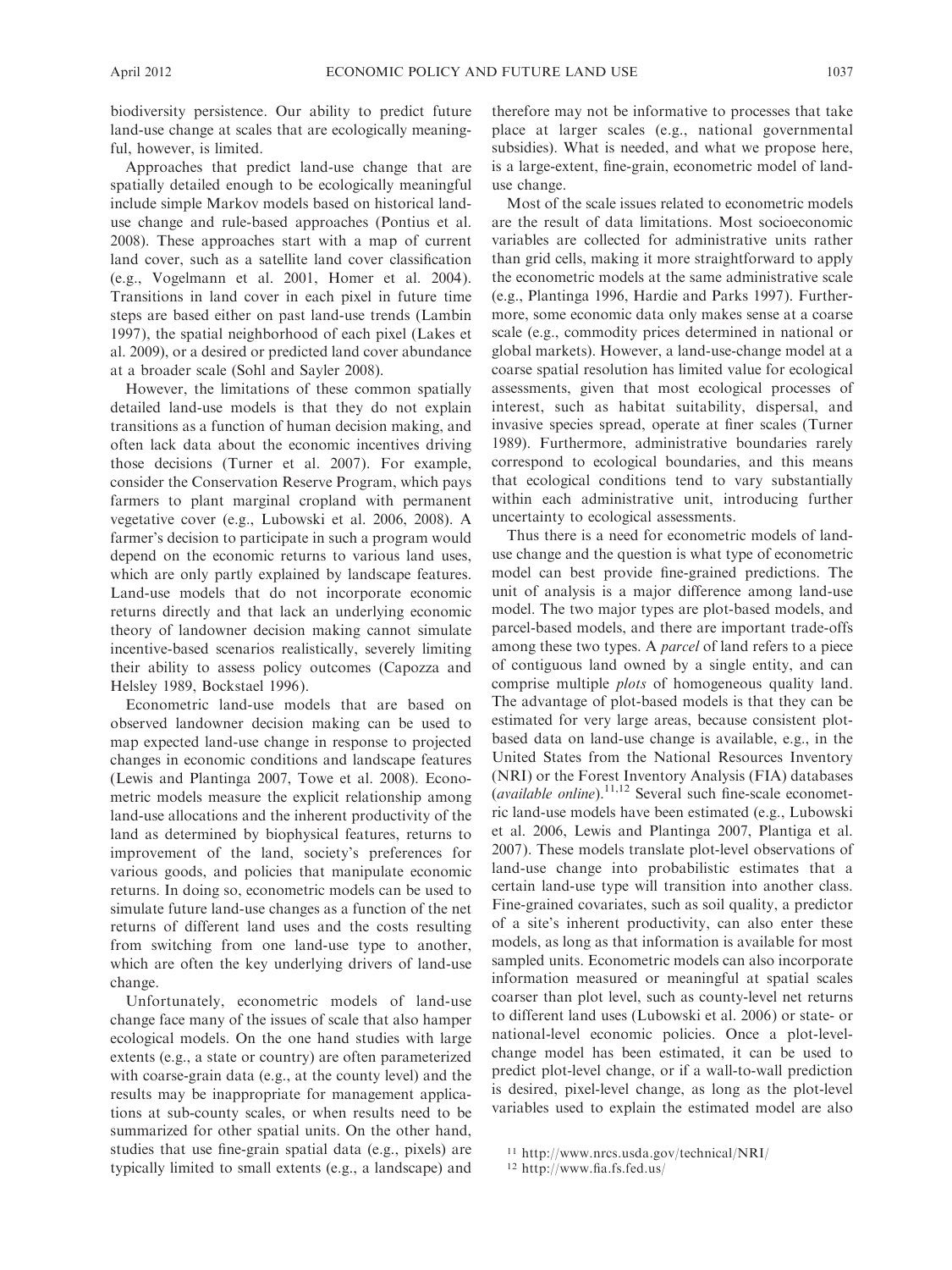available for the land units where future land use is to be simulated. However, a shortcoming of plot-based models is that they commonly ignore neighborhood effects. For example, a pixel that is forested and surrounded by agriculture is more likely to transition to agriculture itself, than a forested pixel that is surrounded by forest. Unfortunately, both NRI and FIA data provide information for single locations only, and lack information about the immediate neighborhood of these locations (plots).

More realistic simulation of fine-scale spatial patterns is the strength of parcel-level models, which are typically estimated from parcel-level data derived from localized sources such as county land information offices (e.g., Irwin and Bockstael 2002, Newburn and Berck 2006, Lewis et al. 2009). Given that most parcel-level data sets can capture neighborhood effects, econometric models estimated from such data tend to incorporate much greater spatial detail. However, the shortcoming of parcel-level models is that parcel-level data sets tend to be available only for small areas, and models estimated from such data are incapable of incorporating broadscale factors that do not vary within small regions (e.g., timber and crop prices). Thus both plot- and parcelbased models have their strengths and weaknesses, but for large areas, plot-based models are typically the only feasible option.

In a few cases, spatially explicit econometric land-use models have been coupled with biophysical models to predict ecosystem service and biodiversity provision under alternative landscape conditions. For example, biodiversity values, carbon stocks, and commodity production levels in the Willamette Basin of Oregon, USA differ considerably among management scenarios when examined with plot-level methods (Polasky et al. 2005, Nelson et al. 2008, Polasky et al. 2008, Lewis 2010). Similarly, in northern Wisconsin, a parcel-level econometric model of housing development was coupled with lake ecosystem models and showed the effects of zoning policies on green frog populations (Lewis et al. 2009) and ecological indicators of lake ecosystems (Butsic et al. 2010).

To our knowledge, spatially explicit econometric land-use models with fine spatial resolution have so far only been conducted for single ecoregions (e.g., for the prairie pothole region by Rashford et al. [2011]) and not at the national scale. In general, spatially explicit econometric land-use models that cover broad geographical areas are desirable for several reasons. First, many ecological processes of interest can only be understood when analyzing large regions (e.g., nutrient loading into the Gulf of Mexico due to agricultural practices in the upper Midwest of the United States). Second, regional estimates of ecosystem or biodiversity provision will be biased if the provision is affected by land-use patterns outside of the region. Finally, many incentive-based policies that affect land-use decision making are applied to either entire states or entire

nations. Assessing such policies for selected regions only and then extrapolating to all regions in a state or nation is inappropriate if the sampled landscapes are not representative of the rest of the state or nation.

The overarching goal of this research was to develop methods to predict future land-use patterns across the United States at a spatial resolution that is suited for ecological assessments of alternative land-use policies. Our objectives here were to (1) develop spatially explicit models that can predict land use in 2051 for the entire conterminous United States at sub-county resolution, and (2) evaluate the impacts of alternative policy scenarios on future land-use patterns.

## **METHODS**

Our land-use projections were based on an econometric model that explained observed land-use changes at the plot level from 1992 to 1997 as a function of expected net returns to various land uses and the costs of converting from one land use to another. Net returns are a function of land parcel characteristics (e.g., soil quality and location), commodity prices, and production costs. However, net returns are also affected by policies, such as agricultural subsidies or payments for provision of ecosystem services, and this is how we can use the model to evaluate the effects of these policies on future landuse patterns.

Four different policies were compared, including (1) a ''business-as-usual'' baseline scenario, (2) an afforestation scenario that increased net returns to forestry, (3) a removal of certain agricultural subsidies scenario, and (4) an increased urban land value scenario. The increased urban land value scenario was not reflective of a specific policy and instead was meant to mimic a future where population increase creates a higher than expected demand for urban and suburban housing. These four scenarios explore a range of future policy, economic, and demographic conditions, and highlight how these conditions could affect land use.

## The econometric land-use model

Our econometric model was estimated with USDA Natural Resources Inventory (NRI) data. The NRI data reports land use for 844 000 sampled private land plots throughout the United States (Nusser and Goebel 1997) and we used data from 1992 and 1997 to estimate the model parameters. The land-use categories used in the econometric estimation are crops, pasture, forest, urban, Conservation Reserve Program, and range. Though the exact locations of the NRI plots are not revealed for privacy reasons, county location and plot characteristics are available. This information is sufficient to estimate land-use change probabilities for every county and land capability class (an integrated measure of soil quality and agricultural potential; USDA 1973).

The econometric estimation is described in detail in Lubowski et al. (2006). Multinomial logit models were estimated for each starting use (crops, pasture, etc.) in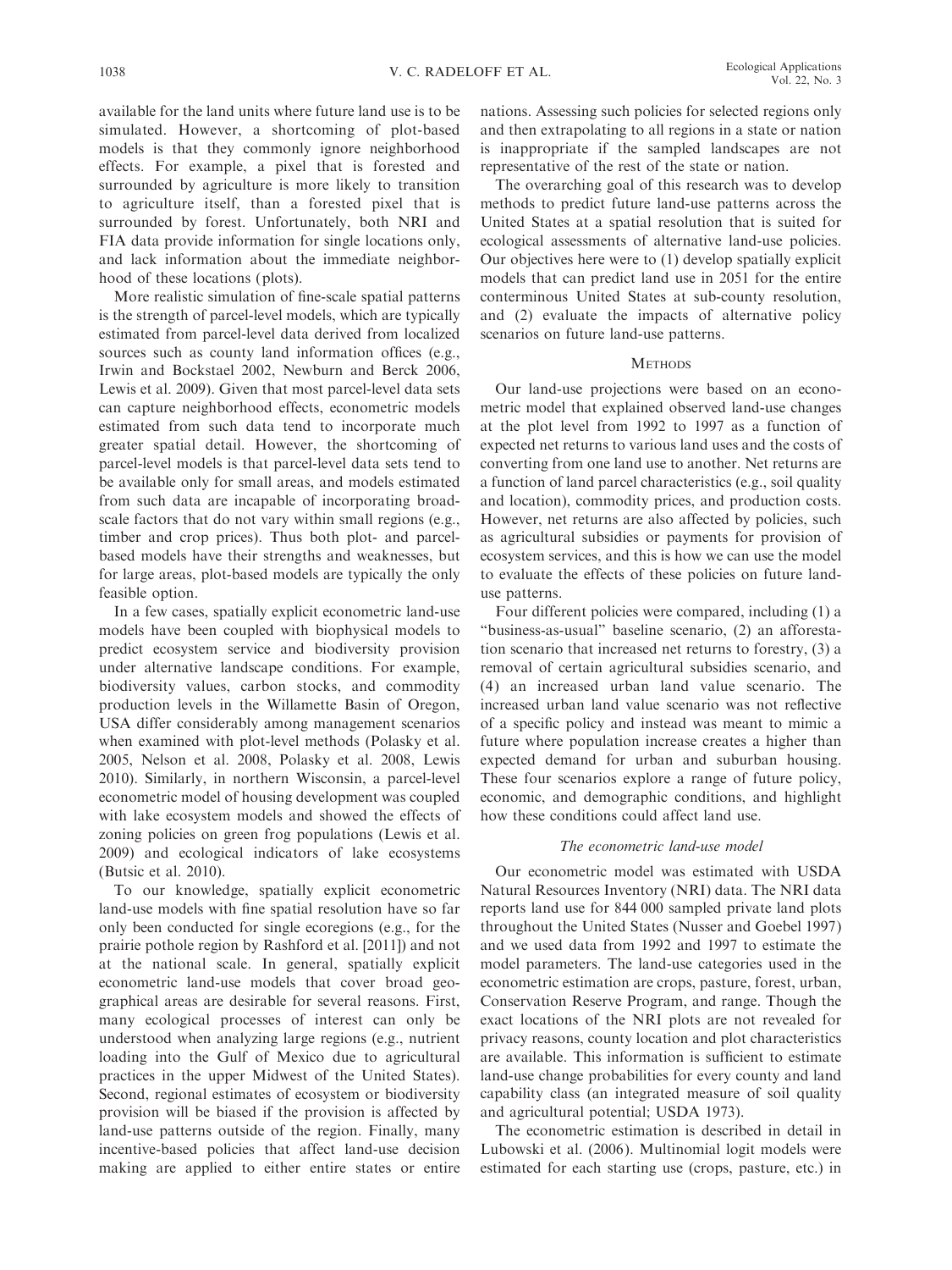order to explain the observed choice of remaining in the same use or choosing one of the other uses. Specifically, the estimation procedure identifies the parameters  $(\beta)$  in the function  $p_{ijk} = F(\beta_{ik}X_i)$  where  $p_{ijk}$  is the probability that parcel  $i$  changes from use  $j$  to use  $k$  between 1992 and 1997,  $\beta_{ik}$  is a vector of parameters associated with the *j*-to-*k* transition, and  $X_i$  is a vector of independent variables for plot i. The independent variables included in the X vector were a site's current land use, estimated per-acre county-level net returns to each of the land uses modeled, and the site's land capability class rating. County-level net returns are defined as the average annual profit (revenues less costs) observed in the county from each land use. In the case of crops, the net return includes federal agricultural subsidies. The net returns data was provided by Lubowski et al. (2006). The basis for our policy simulations are changes in the variables in  $X_i$ , which produces changes in the land-use transition probabilities (see Alig et al. [2010] for a related application).

The results from the econometric estimation specify probabilistic land-use transition matrices for each county and each land capability class. Initially, each land-use transition matrix provides transition probabilities for a single 5-year time step (corresponding to the 1992–1997 interval). By applying matrix multiplication, we derived 50-year transition probability matrices (specifically, if M is the 5-year transition matrix, then  $M^{10}$  is the 50-year matrix). Each element of the 50-year matrix equals the probability that a parcel starting in use  $j$  will end in use  $k$  after 50 years, accounting for all possible transition paths from use  $j$  to  $k$  over the 50-year period. Land-use transitions were permitted among all land-use classes, the only exception being ''urban'': urban areas do not revert to other land-use types because the NRI data did not show any transitions out of urban use. In addition, we kept current land cover on publicly owned land constant (as mapped by the Protected Areas Database; available online).<sup>1</sup>

#### Landscape data

We used spatial data sets of current land cover and LCC to generate the starting values for the 50-year landuse simulation. Current land cover was derived from the 2001 National Land Cover Classification (NLCD; Homer et al. 2004). The 2001 NLCD is a 30-m resolution satellite image classification based on Landsat TM and ETM+ imagery. The 2001 NLCD provides information on more land cover classes than the NRI. We therefore grouped the NLCD classes into forest (NLCD classes 41, deciduous forest; 42, coniferous forest; and 43, mixed forest), agriculture (82, cultivated crops), pasture (81, pasture/hay), range (51, shrubland and 71, grasslands/herbaceous), and urban (21, 22, 23, and 24, developed). Water, wetland, and barren NLCD classes (11, open water; 12, perennial ice/snow; 31, bare rock/sand/clay; 90, woody wetlands; and 95, emergent herbaceous wetland) were not included in transitions and remained static.

Land-use decisions are typically made for spatial units larger than the 30-m pixels of the 2001 NLCD data. We aggregated the 2001 NLCD into  $100 \times 100$  m (1 ha) pixels using a majority rule, to simulate the spatial equivalent of landownership parcels. One-hectare parcels were chosen as a compromise that is still meaningful for urban areas, where land-use parcels tend to be smaller than 1 ha, and agricultural and forest land use, where land-use parcels tend to be larger. However, we note that actual units of land-use change likely exhibit a range of sizes below and above 1 ha, and our choice of 1 ha pixels as units of analysis will have affected the spatial patterns of the resulting maps. We also note that the use of NLCD land cover data as a starting point for an NRI land-use-based simulation is potentially problematic. For example, a forest that was recently cut would still be classified as forest land use in the NRI, but as shrub in the NLCD. However, the lack of a detailed land-use data set for the United States necessitated using the NLCD instead.

To map the land capability class nationwide, we used the Soil Survey Geographic (SSURGO) database (USDA National Resources Conservation Service; *available online*).<sup>14</sup> In some counties, only a small number of NRI points were available for some of the eight LCC classes. This is why we reclassified SSUR-GO's eight non-irrigated capability classes into four classes (1–2 was reclassified as 1, 3–4 became 2, and so on), thereby increasing sample sizes in each of the resulting four classes so that we had sufficient sample sizes for the econometric estimations.

Following the approach of Lewis and Plantinga (2007), we then simulated land-use change stochastically, based on the fitted 50-year transition probabilities. Actual land-use transitions are simulated by comparing the probability value with a random number between zero and one. If, for example, a cropland pixel has a 10% chance of transitioning to forest and also a 10% chance of transitioning to urban, then a random number between 0 and 0.1 would result in a land-use change to forest, a number between 0.1 and 0.2 to a change to urban, and any larger number in a continued use as cropland. A single set of random numbers (one for each pixel) will result in a single land-use projection. This process is repeated 500 times, generating a new land-use projection each time, to account for stochastic variability.

### Policy and price scenarios

We evaluated the potential implications of four policy scenarios that affect landowner land-use decision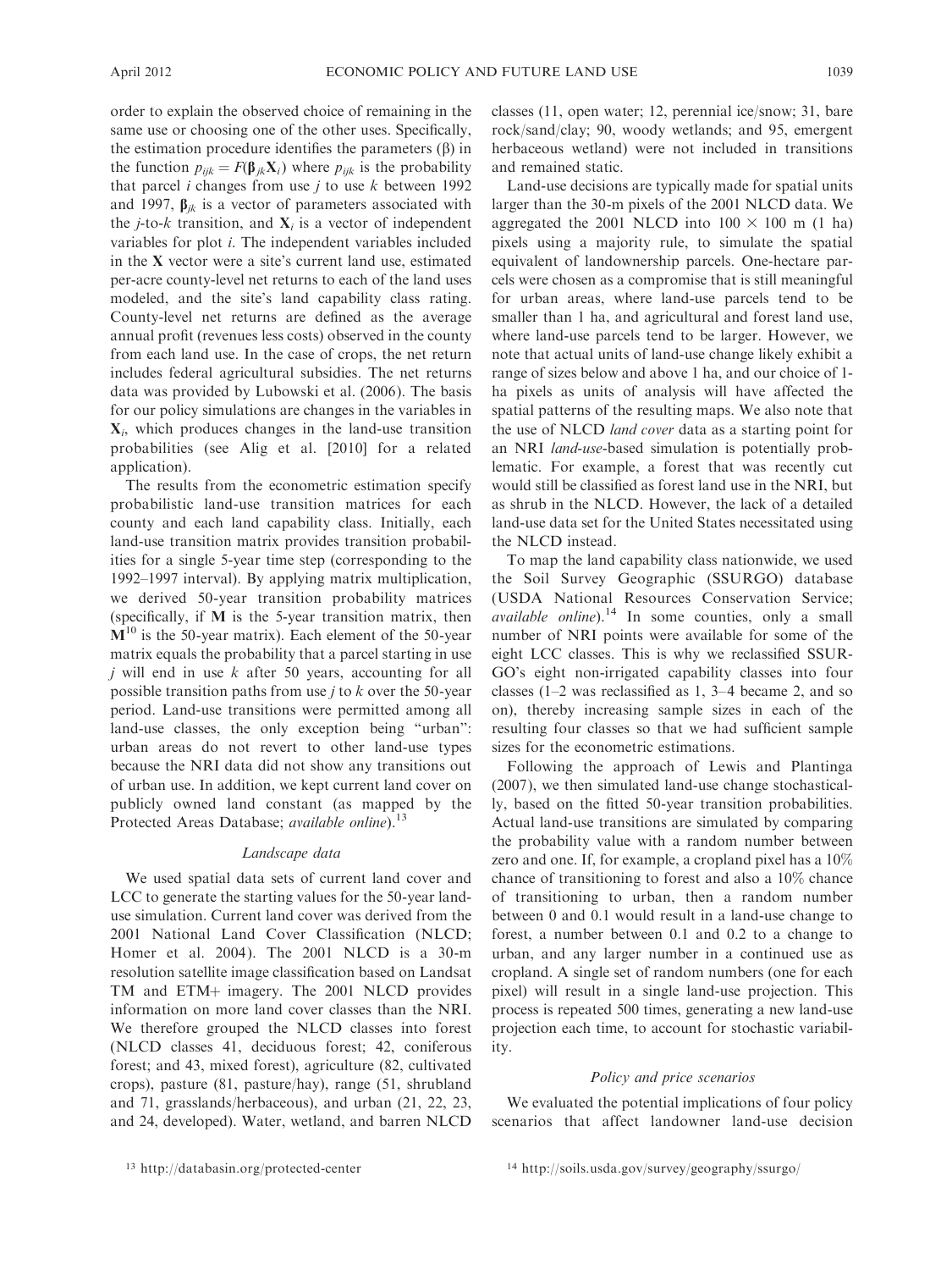making. These scenarios were selected to highlight the kind of scenarios that can be simulated, and we discuss the limitations of the scenarios and our modeling approach in detail in Discussion. The first scenario was a business-as-usual scenario where we used the estimated transition matrices produced by the econometric model to simulate pixel-level land use 50 years into the future across the country. This scenario also served as a baseline against which we compared the other policy scenarios. The other three scenarios implemented policies that altered the county-level net returns for certain land-use types. We re-calculated the transition matrices with the altered county-level net returns to predict 2051 land use under these alternative policy scenarios. The three scenarios were selected to simulate dramatic policy interventions to show the extent to which incentive-based policies might affect future landuse trajectories.

In the afforestation scenario, we considered a US\$247.11/ha (\$100/acre) subsidy for afforestation and a US\$247.11/ha (US\$100/acre) tax on deforestation. Under this policy a landowner would be given the subsidy if they transitioned from any non-forest land use to a forested land use and taxed if they transitioned from a forested land use to any non-forest land use. Such a policy could be motivated, for example, by a desire to increase carbon sequestration. Based on results in Lubowski et al. (2006), this translates into a carbon tax/subsidy of about \$50/metric ton of carbon. These incentives were introduced into the econometric model by increasing the net return to forestry for transitions into forest and reducing the net return to forestry for transitions out of forest.

In the removal of certain agricultural subsidies scenario, all direct subsidies to farmers, as they existed during the early 1990s, were eliminated. For the most part, these subsidies were federal price supports, payments made to farmers when the price for major grains, and a few other agricultural products, fell below a certain threshold. Other forms of subsidies to farmers, such as the payments under the Conservation Reserve Program, were not altered in this scenario. Removal of the direct subsidies reduced the net returns to cropland. On average, direct payments represented approximately 11% of county net returns to cropland in the United States during the 1990s. There was, however, significant regional variation in this percentage, from about 2% in the New England states to between 15% and 20% in the Plains states.

Finally, in the urban growth scenario, we increased net returns to urban land use by 25% in all counties. This scenario is consistent with recent historical changes in urban returns. County net returns to urban land increased in the United States by 36%, on average, between 1987 and 1997 and by 29%, on average, between 1977 and 1987 (Lubowski 2002). During these two 10-year periods, the U.S. population is estimated to have increased by 13% and 10%, respectively.

## Summaries of baseline and alternative scenarios' land-use change

We summarize land-use change under each scenario using the mean 2051 map (i.e., the expected land-use change given each scenario's transition matrices). While our econometric model predicts land-use in each pixel as of 2051, because our model does not incorporate localscale processes affecting land-use patterns (such as zoning, idiosyncratic landowner preferences, and microclimate), we have more confidence in broader regional summaries of land-use change than predictions of change for individual pixels (see Discussion). For each class of land use, we summarized net change, as well as total loss (all areas that transitioned out of a given land use), total gain (all areas that transitioned into a given land use), and total change (i.e., total gains plus total loss). Area estimate of loss, gain, and total change of each land-use class were converted into percentages, by dividing them by the total area in 2001.

One major advantage of our approach was that the simulation at 100-m resolution allowed summarizing future land-use change for any spatial unit of interest, without being limited by the boundaries of administrative units such as counties or states. We summarized predicted land use for Omernik's ecoregions to show results on a more ecologically meaningful unit of analysis. These summaries were conducted at two scales (ecoregion level II and III; *available online*).<sup>15</sup>

Last, we examined land-use change in detail for the North Central Hardwood Forests ecoregion. The purpose was to highlight the spatial detail and the potential limitations of our predictions at fine scales. We selected this ecoregion because they included areas of abundant land-use change, and because we were familiar with land-use patterns given our prior work (Radeloff et al. 2005a, Lewis et al. 2010). Land-use change was summarized in 500-ha hexagons to visualize areas with fine-grained land-use change. We recorded the percentage of the area of each hexagon in each land-use class in both 2001 and 2051, as well as the change in the percentage.

#### **RESULTS**

Our simulations under the business-as-usual scenario suggested that land use in the conterminous United States will likely change profoundly by 2051 (Figs. 1 and 2). The business-as-usual scenario predicted that about 36% of the area of the conterminous United States will change land use over the 50-year period from 2001 to 2051. Two land-use types predicted to increase are urban and forest (Fig. 2a). Urban is projected to be the fastest growing land use both in terms of its rate of increase (79% vs. 7% for forest), and in terms of the area increase (33 vs. 14 million hectares). Crops, pasture, and range are all projected to decline. Crops are projected to

<sup>15</sup> http://www.epa.gov/wed/pages/ecoregions.htm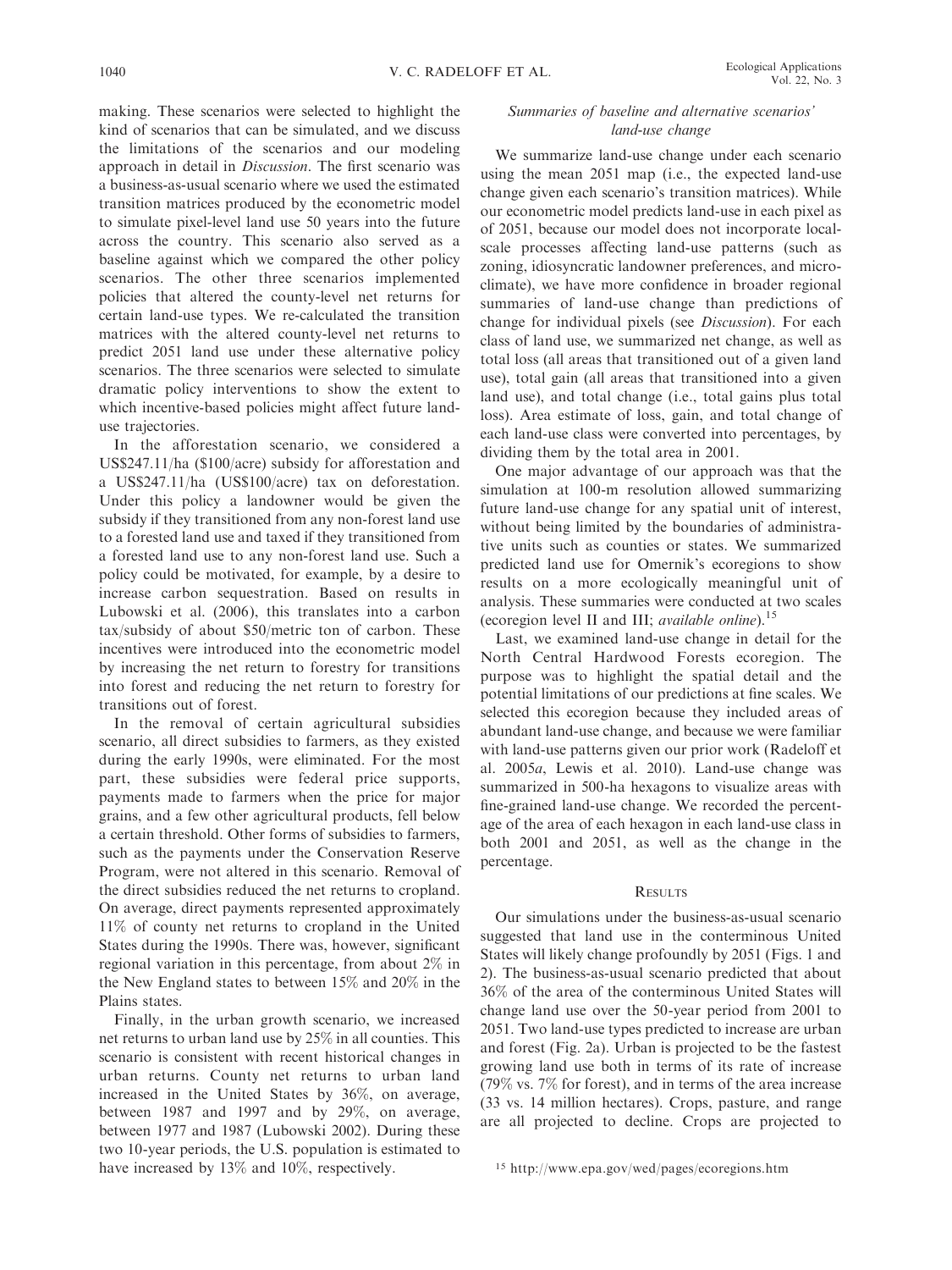decline the most in relative terms  $(-16\%)$ , and in absolute terms  $(-20 \text{ million hectares}).$ 

Net changes reflect only a small portion of the total land-use change (Fig. 2a, b). In the case of pasture, for example, the net change was only a 7.3 million hectare loss (-8%). However, of the 56 million hectares of pasture in 2001, 38 million or 69% were projected to transition to another land use, but there will also be 31 million hectares of new pasture (55% gain) on areas that were in crop (19 million), forest (4 million), or range (9 million) in 2001.

Our model assumed that all land-use transitions involving urban represented gains in urban area (Fig. 2b). The largest portions of the total urban gain of 33 million hectares are from forest (13 million) and crop (9 million). Range exhibited the opposite tendency than urban land, as the majority of its land-use change involved losses. The 26 million hectares of total losses were fairly evenly split among the four other land-use classes, with loss to pasture being the largest (9 million) and loss to urban being the smallest (4.5 million).

The removal of agricultural subsidy scenario and the business-as-usual scenario predicted virtually the same amounts of the total area changed (36%). These two scenarios predicted slightly higher total land-use change than the urban growth scenario (34%), and considerably less than the forest price scenario (40%, Fig. 2c). This general pattern also applied to changes of individual land cover classes: the business-as-usual and removal of agricultural subsidy scenarios were virtually identical, and the high urban scenario very similar to those two. Only the afforestation scenario showed appreciatively different land-use trends (Fig. 2c).

In the afforestation scenario, the net change in forest became larger than the net change in urban (40 million vs. 32 million hectares, Fig. 2d). The increase in forest land was largely at the expense of cropland and range. Cropland and range declined by 38 and 26 million hectares, respectively, in the afforestation scenario, vs. 20 and 19 million hectares, respectively, in the businessas-usual scenario. However, because forest area in 2001 was about five times larger than urban area (207 million vs. 41 million hectares), urban still had a larger gain in the afforestation scenario (78% for urban vs. 19% for forest).

Land-use changes varied considerably among ecoregions (Fig. 3). At the coarser level II ecoregions, pasture was predicted to decline throughout large portions of the eastern United States, but increase in the West. The finer level III ecoregions showed that forest areas along the Appalachian crest were predicted to decline, a pattern that was missing in the coarser level II ecoregions. We checked the robustness of both the level II and level III ecoregion predictions, by comparing averages for subsets of our 500 simulations with those for the full set, and found that averages for more than 200 replicates were almost identical to those for the full 500 replicates (results not shown). Given the robustness



FIG. 1. (a) Land-use patterns in 2001 and (b) land-use projections for 2051 according to one randomly selected replicate of our business-as-usual baseline scenario.

of our level III ecoregion results, we decided to focus reporting results at this scale rather than the coarser level II ecoregion scale. Among all level III ecoregions, the ecoregions with the largest percent area projected to change in land-use in the baseline scenario included the Central Corn Belt Plains of northern Illinois and parts of Indiana surrounding Chicago, parts of the Pacific Northwest, and the Central Valley of California (Fig. 4). In these areas, more than half of the area was predicted to change in land use. In contrast, the Intermountain West, the desert Southwest, and parts of the South were predicted to be fairly stable, with land-use changes less than 20% of their area.

As was true at the national level, the results for the level III ecoregion summaries showed little difference between the business-as-usual scenario and the removal of agricultural subsidies scenario (Fig. 5). Differences between business-as-usual and increased urban rent scenario were also small, but the increased urban rent scenario had more urban growth occurring in the lower Midwest, the northwestern Great Plains and the Intermountain West. More notable, however, were the differences between the afforestation scenario and all the other scenarios. The afforestation scenario predicted much more forest, especially in the western Great Plains and the Intermountain West, paired with strong declines in crops in the same areas and in Illinois and Indiana,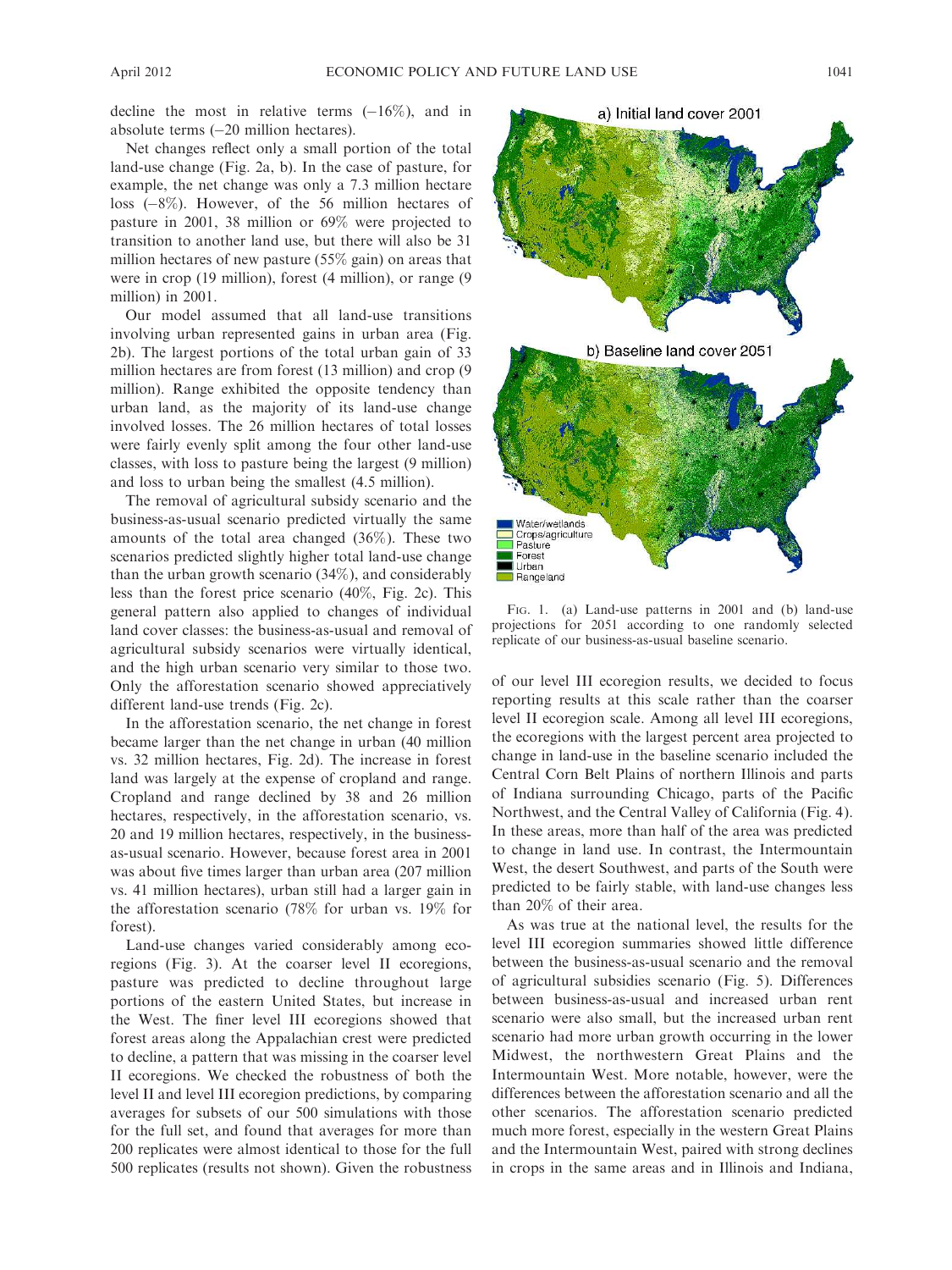

FIG. 2. (a) The area of each land-use class in 2001 and its gains, losses, and estimated area in 2051 under the baseline scenario. (b) Transitions among the five land cover classes under the baseline scenario. The area of the circles is proportional to the area that changed (e.g., constant rangeland was 263 million hectares). (c) The percentage net change of each land-use class, (d) the net change of each land-use class in hectares, and (e) net gains and losses of each land-use class under each of the four scenarios.

and marked declines in rangeland throughout the Great Plains. Interestingly though, patterns of pasture loss for the afforestation scenario were very similar to the other three scenarios.

Finally, we examined the predicted land use for the four scenarios in more detail for the North Central Hardwood Forests (Fig. 6). In the North Central Hardwoods under the business-as-usual scenario, urban land was predicted to gain 565 711 ha on top of the 707 135 ha that existed in 2001. Pasture was projected to lose 501 598 ha of the 1 279 285 ha that existed in 2001.

Differences among the policy scenarios were minor. The predicted increase in urban area was 88% under the increased urban rent scenario vs. 80% for the businessas-usual scenario. The increased urban rent and afforestation scenarios led to higher losses of pasture but these results were similar to the business-as-usual scenario (516 009 ha loss under the increased urban rent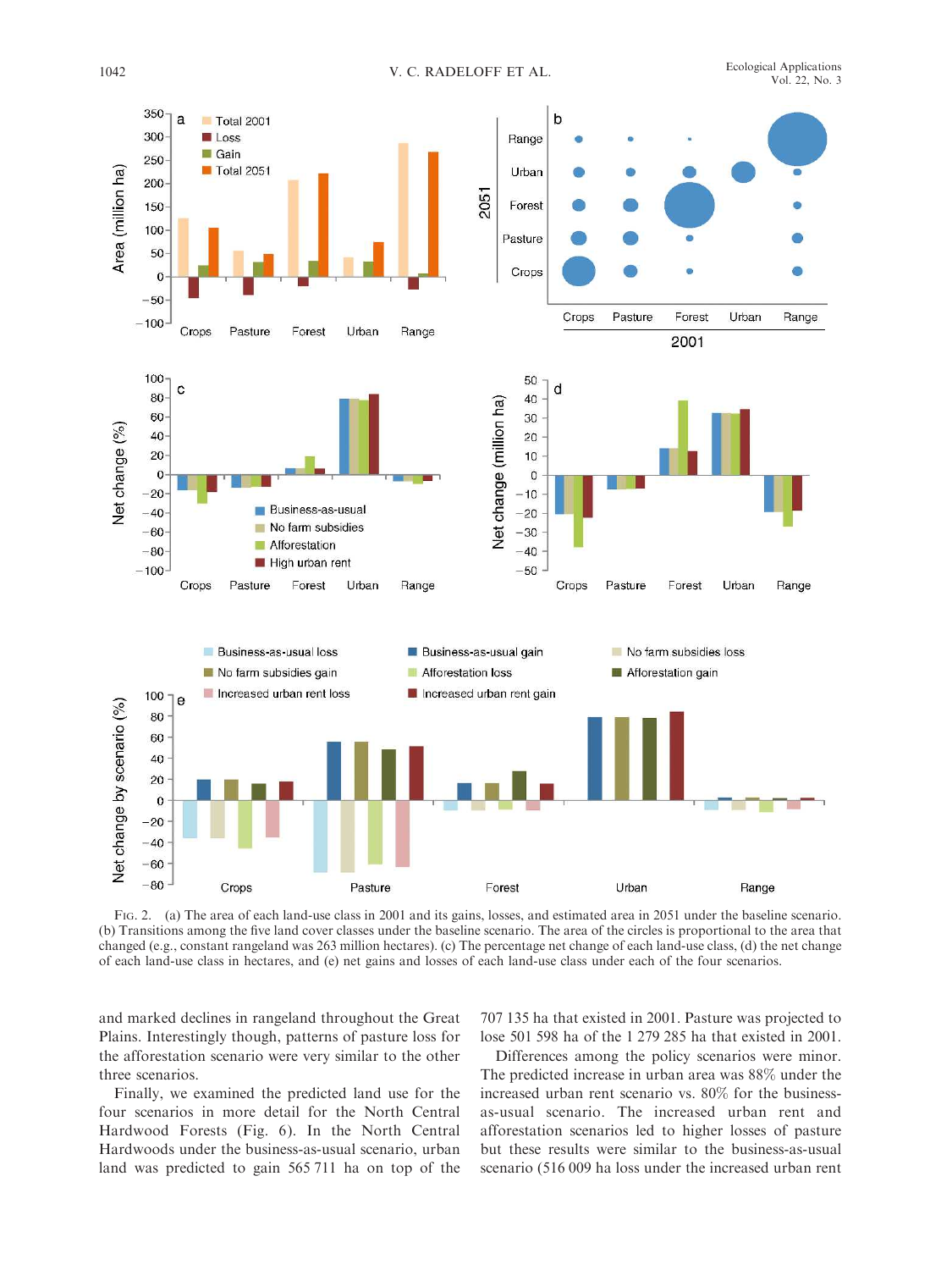

FIG. 3. Percentage change of the area of different land-use types (rows) in the entire United States (bar graphs in the column on the left), the coarser level II ecoregions (middle column), and the finer level III ecoregions (right column).

scenario vs. 501 598 ha under the business-as-usual scenario).

## **DISCUSSION**

Our predictions of future land use in the United States suggest that large changes in land use are likely in the upcoming decades if land-use trends prevalent during the 1990s continue, even in the face of broad policy changes. The analysis projects substantial movement in multiple directions (e.g., forest-to-crops and crops-toforest) such that total land-use change is greater than net change for all non-urban uses. All four scenarios predicted substantial declines in crops, pasture, and range, and a substantial increase in urban area. The scenarios predicted medium to strong increases in forest land depending on the scenario. In general, changes in the East were more pronounced than changes in the West, but other than the desert Southwest, land use in all parts of the United States were projected to change substantially. Altogether, our land-use projections were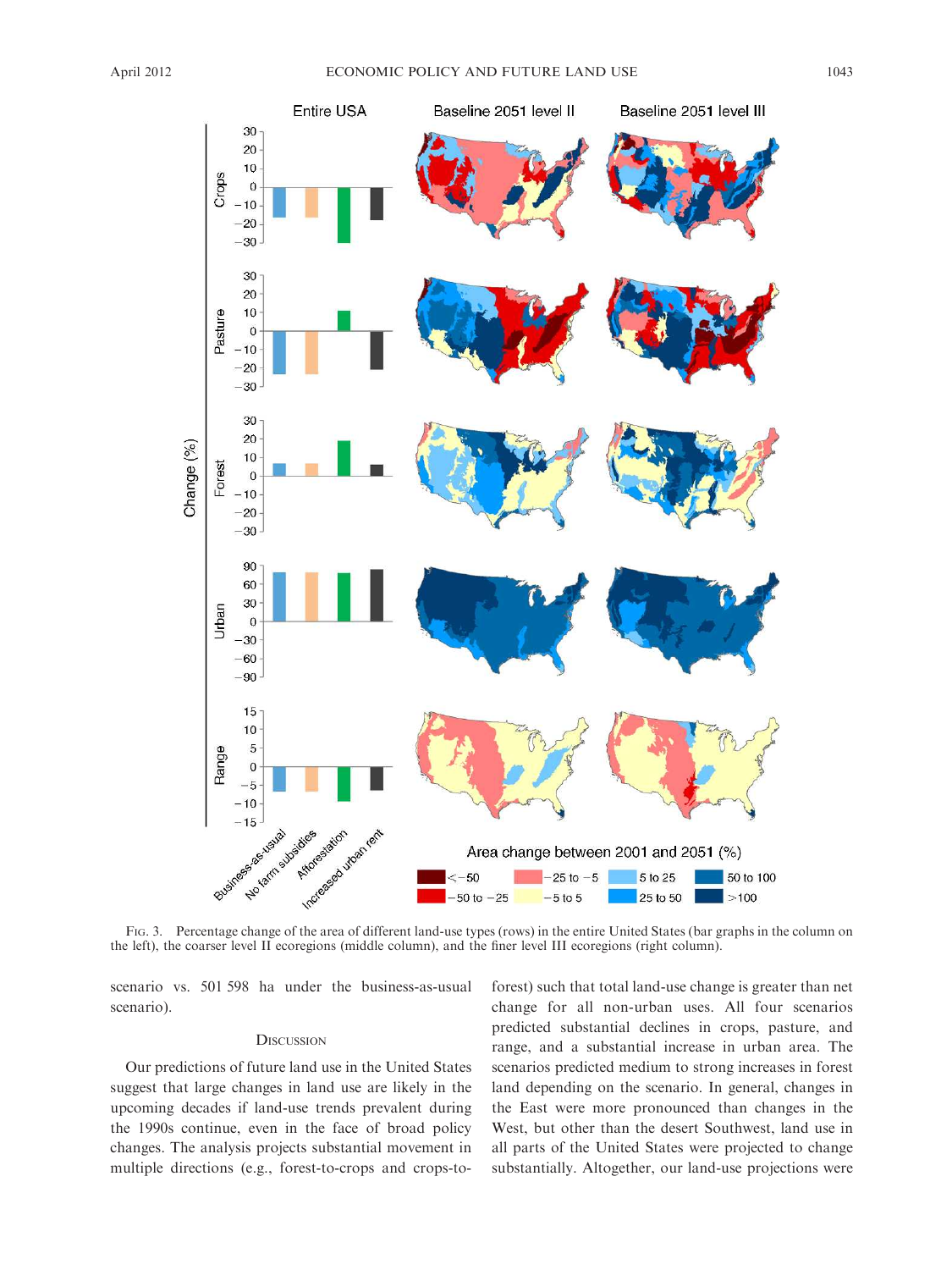

FIG. 4. The percentage of each level III ecoregion projected to change in land use by 2051 under the baseline scenario.



FIG. 5. Net gains and losses (percentage) for each land use class under each land-use scenario.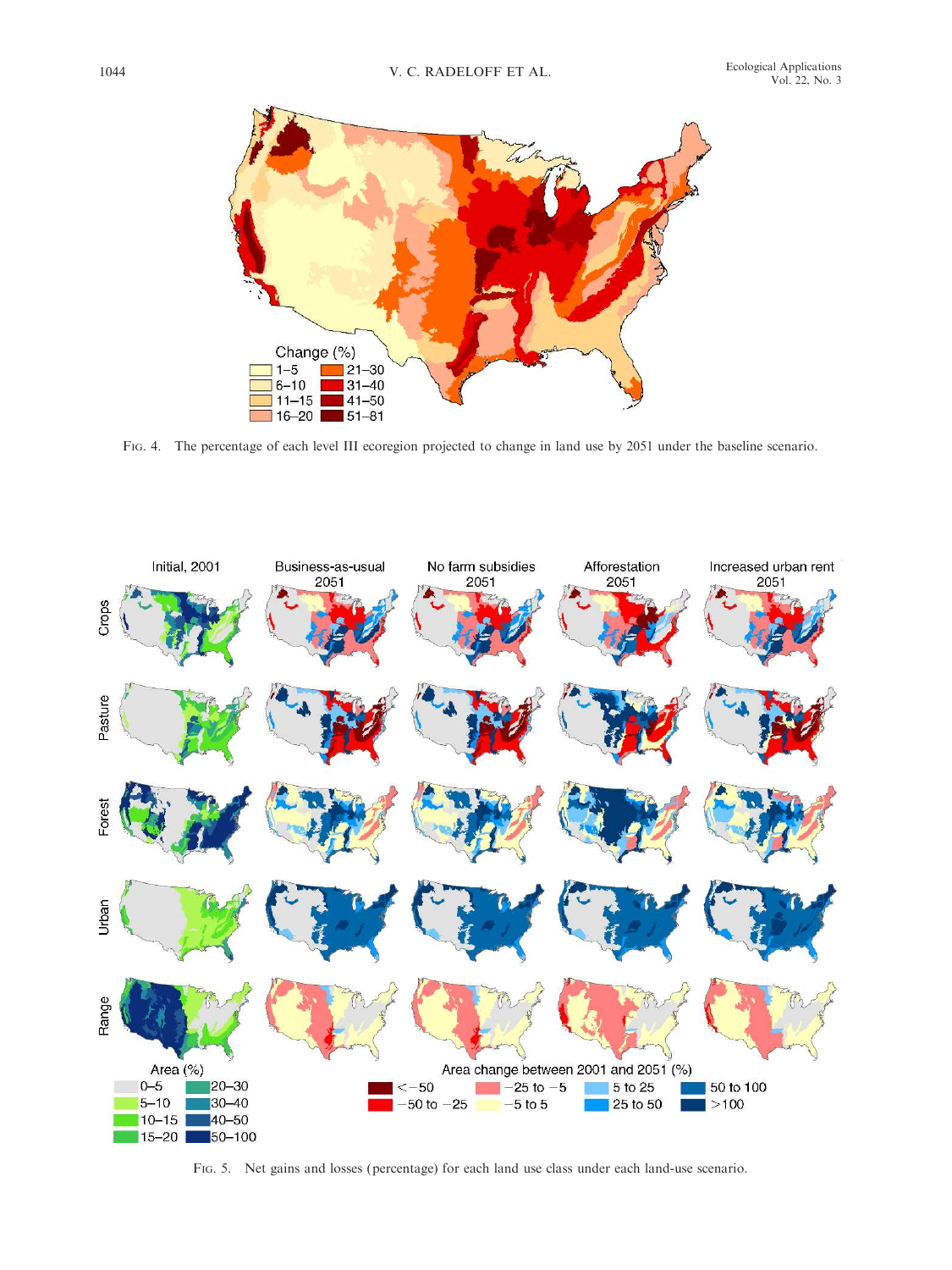

FIG. 6. Change in urban and pasture land use from 2001 to 2051 in the level III ecoregion North Central Hardwood Forests in one randomly selected replicate of each scenario. Values on each panel are the area gained or lost.

in close agreement with other recent studies forecasting major urban expansion (Radeloff et al. 2010), relatively small change in total forest land area (Alig et al. 2003), and strong regional variations in future land-use change (e.g., Wear and Greis 2002, Tyrrell et al. 2004, Sohl and Sayler 2008).

While predicted changes in land use were substantial, the differences between our four scenarios were not, which was somewhat surprising. The comparison of our four land-use scenarios highlighted that even fairly dramatic policy interventions may have only limited power to change the predicted trends in land-use change. It was not surprising that urban areas are projected to increase substantially, especially since the econometric model was estimated with data for a period (1992–1997) of remarkable urban growth. However, it surprised us that increasing urban rents substantially, or changing returns in other uses (forestry or agriculture), did not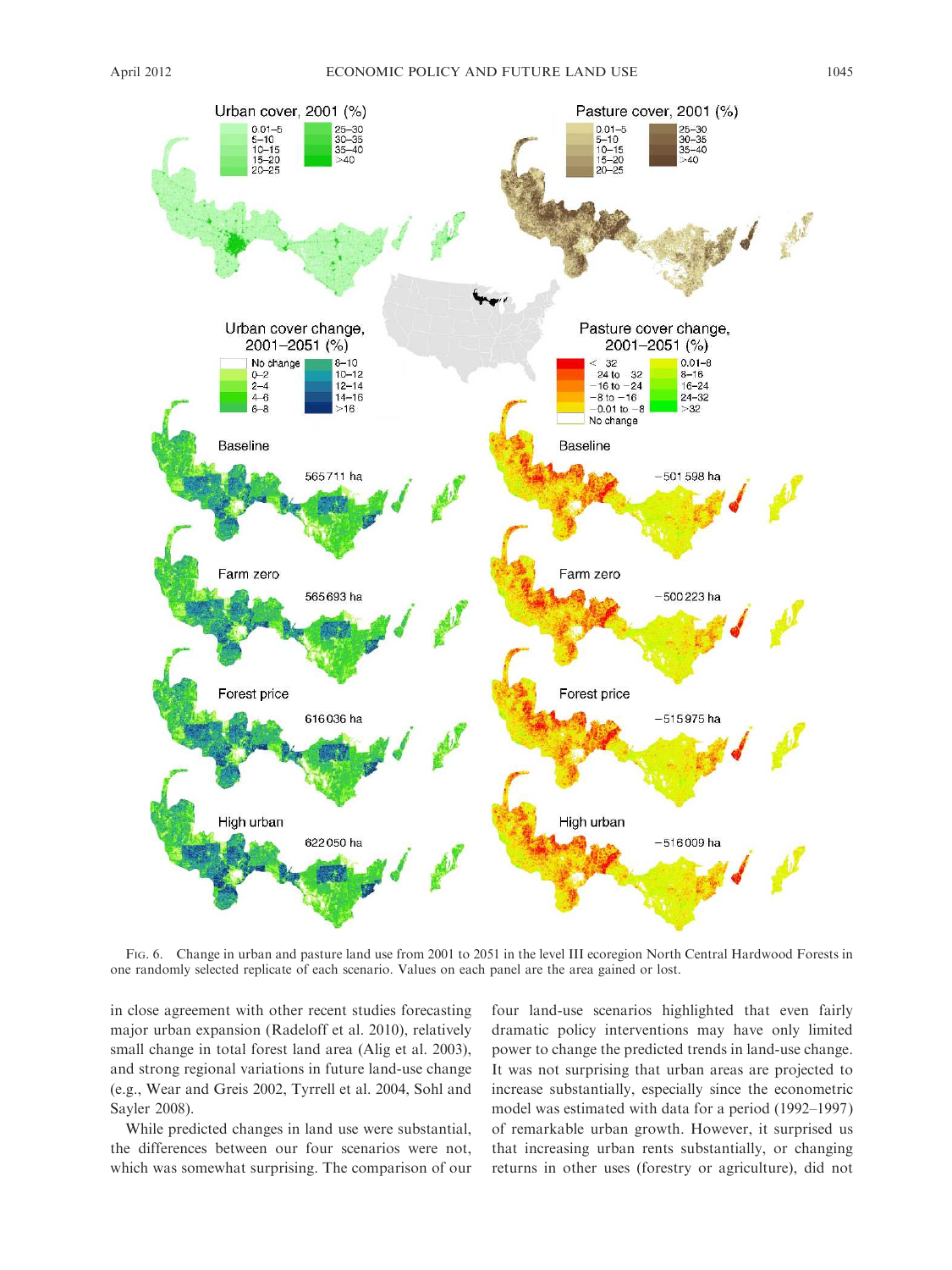substantially alter the rates of urbanization. Upon reflection, this result is probably due to the fact that net returns from urban development are much higher than all other land uses near urban areas, but drop off quickly in areas far from urban centers. There may be some ability of local authorities to channel growth in urban areas through use of zoning and conservation easements, but there appears to be little scope for limiting overall the growth of urban areas via land-use taxes or subsidies, at least within the range of policies simulated here.

Similarly, the decline in pastureland was fairly uniform across the four scenarios. Here, the reasons for stability of results across scenarios are probably the opposite from that described for urban areas. Land rents for pasture are very low and any pasture that has the opportunity to transition to another more profitable land use will probably transition. Pasture land is typically land that is not high value for crops, forest, or urban and so will remain pasture as long as other opportunities are not present. Our model projected fairly minor net losses overall, but large shifts both into and out of pasture. However, it is unlikely that incentive-based policies—at least those that are similar to ones we analyzed—will have much of an effect on pasture lands.

The land-cover type that was most sensitive to the policy tools we simulated was forest. Forest is predicted to increase under all four scenarios. However, the urban growth scenario predicted only about one-third of the increase in forest land that the afforestation scenario predicted. The predicted increase of almost 39 million hectares of forest under the afforestation scenario is also the highest increase for any land cover class under any policy scenario. For those interested in encouraging carbon sequestration or other ecosystem services related to forests, these results are encouraging because they suggests that policies can be put in place to substantially increase forest area.

Among the four policy tools, the afforestation scenario resulted in the biggest differences in land use as compared to the business-as-usual scenario. In contrast, the removal of agricultural subsidies had virtually no effect on landuse patterns. The fact that the business-as-usual and the removal of agricultural subsidies scenarios were virtually identical highlights two important points about future land-use change in the United States. First, land in the agricultural belt of the United States that is at risk for conversion to urban use will convert with or without subsidies. Returns from urban use at the edge of expanding urban areas are so dominant that even subsidized cropland returns cannot compete on the urban-rural interface. Second, croplands that are not at the urban-rural interface are likely to remain in cropland even with reduced subsidies. In these areas there are no reasonable alternatives to cropland use (this assumes no other policies like the afforestation policy have been implemented as well). Finally, these results highlight that,

for cropland not projected to convert to urban use, changes in returns to agricultural prices could affect crop choice and cropland management but will not necessarily affect overall land-use patterns.

## Limitations of our econometric land-use model

Our results are fairly robust, and consistent with past land-use simulations (Lubowski et al. 2006, Alig et al. 2010), but it is important to keep in mind that they are based on models, and any model is by definition a simplification of reality. That means that the results from our models can only be used within certain limits, and one important limitation is the scale at which our results are meaningful. While we modeled land-use change for 1-ha pixels, we do not suggest that our results are meaningful at the single-pixel scale, and the 1-ha pixel size represented a compromise. Especially in intensive crop areas, land-use parcels can be considerably larger than 1 ha, whereas land-use change in urban areas may occur in parcels that are smaller. When we examined our land-use predictions in detail, we found that some patterns, especially those of urban growth showed marked differences along county borders in some parts of the United States (Fig. 6). This may reflect to some extent differences in zoning and growth policies among counties, but it is more likely a model artifact.

For example, in the Wisconsin portion of the North Central Hardwoods, one county (Marathon County) stands out as having exceptionally high urban growth rates. It is likely that within Marathon County, urban land will be more concentrated around the city of Wausau in the center of the county. One reason why our prediction suggest that the entire county will witness high growth is that land-use transitions from other land uses into urban are uniform for a given soil type within a given county. In other words, if the soil class is the same, then a forest pixel right next to an existing urban area is as likely to change to urban as a forest pixel far away from any other urban areas. Our econometric model did not incorporate neighborhood effects that are typical for urban growth, and these neighborhood effects matter little when results are aggregated to ecoregions, but this example highlights the spatial limitations of our results. The second reason is that differences among soil types affect urban land use the least of all the land-use types. For pasture, differences among soil type are more important, and as a result, the predictions of future pasture land do not exhibit the artifacts along county boundaries. We also note that the effects of county boundaries were less pronounced in other parts of the country where the land capability class was more variable within the county, thus capturing within-county land-use change patterns better (results not shown).

An area for future research is thus the development of data and methods that can be incorporated in, or combined with, econometric models to account for determinants of land-use decisions at fine spatial scales. Ultimately, the lack of realistic fine-scale patterns is not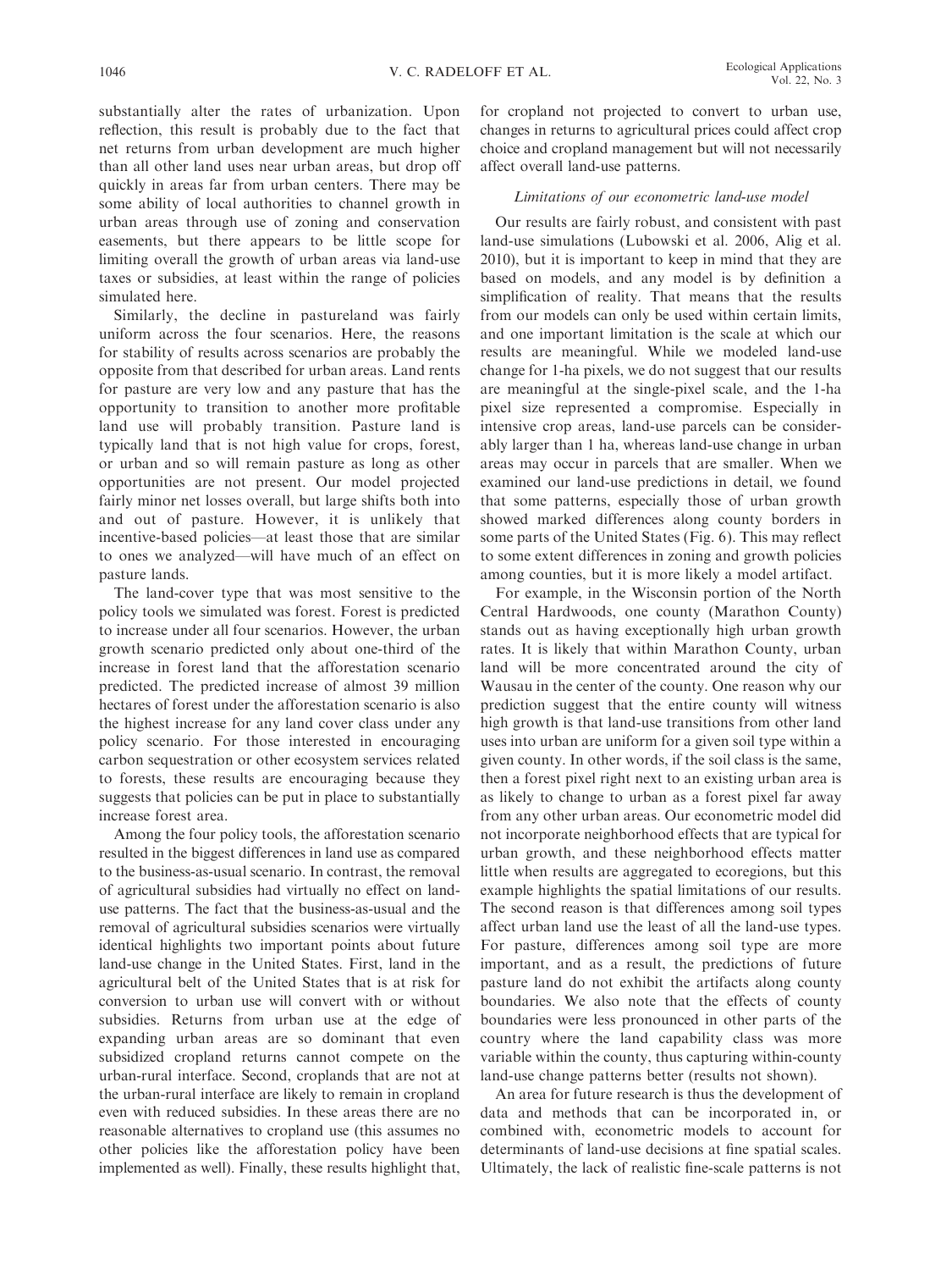an inherent limitation of econometric models. However, data limitations are the main reason why, to date, econometrically modeling fine-scale spatial effects has only been done with richly detailed parcel data sets for small regions such as U.S. counties (e.g., Irwin and Bockstael 2002, Newburn and Berck 2006, Lewis et al. 2009), and not at the national scale. New data sets, such as the Land Cover Trends Data (Drummond and Loveland 2010) may overcome these data limitations though. And new modeling approaches, such as FORESCE (Sohl and Sayler 2008), could be used to allocate the projected land cover proportions spatially to provide more realistic patterns of land-use change.

Second, our three land-use scenarios used in addition to the baseline were not selected to reflect policies that are necessarily likely to be implemented in the future. Rather, these four scenarios were selected to highlight the kind of scenarios that can be simulated by econometric models and to assess the extent to which policies might be able to affect land use. As such, the goal was not to make realistic predictions about land use in 2051, and we caution that any land-use prediction over such a length of time (i.e., 50 years) is inherently fraught with uncertainty since changes in technology, institutions, and societal values cannot be predicted. A related issue is that our models were parameterized with NRI land use from 1992 to 1997. Our models would thus propagate any unusual land-use patterns during that period into the future, and that could have resulted unrealistic projections for some regions.

Third, our models were not dynamic. Changes in landuse mean that the supply of related commodities will change over time as well. As commodities become more or less scarce their market price will rise and costs of production will change, but our model does not account for these changes, and did not include endogenous prices and costs. For example, if forest area expands under the afforestation scenario at the cost of agricultural land, then increasing prices for agricultural products would raise land rent for agriculture, and both make further afforestation less likely and conversion of other land use to agriculture more likely. A related shortcoming was that we extrapolated observed reactions to economic conditions that existed in the mid 1990s. If land owners begin to react differently to economic signals in the future, then such an extrapolation will produce erroneous results. For example, if a new generation of American farmers develops a stronger land sustainability ethic, then our models will imperfectly predict future behavior, and econometric models like ours are not well suited to simulated changes in attitudes and cultures, which also affect land-use decisions. Similarly, if future population and housing growth patterns deviate substantially from those during the 1990s, which were a decade of high housing growth, then our projections would be biased as well.

Fourth, if biophysical conditions in all or parts of the United States change dramatically, then our extrapolations will be off. For example, most returns to land use are directly or indirectly affected by climate. If climate changes substantially over the next 50 years, the range of reasonable land-use choices available to landowners in various parts of the United States will be different than the reasonable choices landowners faced in the same region a generation earlier. A related issue is that, while the NRI did record land-use transition toward more forested use in the western Great Plains and selected sites, such as riparian areas, may support tree growth, the general biophysical conditions may not support afforestation. A worthwhile extension of our model may thus be to add biophysical data to restrict tree growth where it is not possible.

Last but not least, our model accounted only for land use, not land management. Many ecosystem services and biodiversity attributes are highly sensitive to land management choices. For example, organic farming has a very different impact on the environment than conventional farming techniques. Similarly, we assumed that public lands would not change their land use, but land management is likely to change in the future, and that could have important ramifications. Modeling of land management choices and the policies that affect these choices was missing from our methodology.

### **CONCLUSIONS**

Despite these limitations, our goal to develop methods to predict future land use with an econometric model for a large area with fine spatial resolution was successfully met, and the model led to interesting results. Our approach projected land-use change as a function of observed human (economic) behavior to allocate predicted changes in land use (e.g., allocating urban sprawl across space based on expected changes in population, population density, and past observed spatial patterns of urban spread). Our approach was spatially comprehensive (e.g., it covered the whole country, not just areas near cities), and operated at the parcel scale and not a county, state, or regional scale, which means that the grain of our model was similar to the spatial scale at which land owners decide upon land use. Finally, because we modeled land-use change as a function of net returns, we were able to analyze a number of relevant policy levers (e.g., changes in prices, yields, costs), which highlighted the extent to which the policy levers can, or cannot, affect the extent of different land uses. As such, our approach represents a major step forward toward the analysis of coupled human-natural systems, and opens new research avenues to examine the ecological implications of different land-use policies for large areas, at a resolution that allows for realistic ecological predictions.

#### **ACKNOWLEDGMENTS**

We gratefully acknowledge support for this research from the National Science Foundation's Coupled Natural–Human Systems Program. We are also grateful for comments from two anonymous reviewers, which greatly improved our manuscript.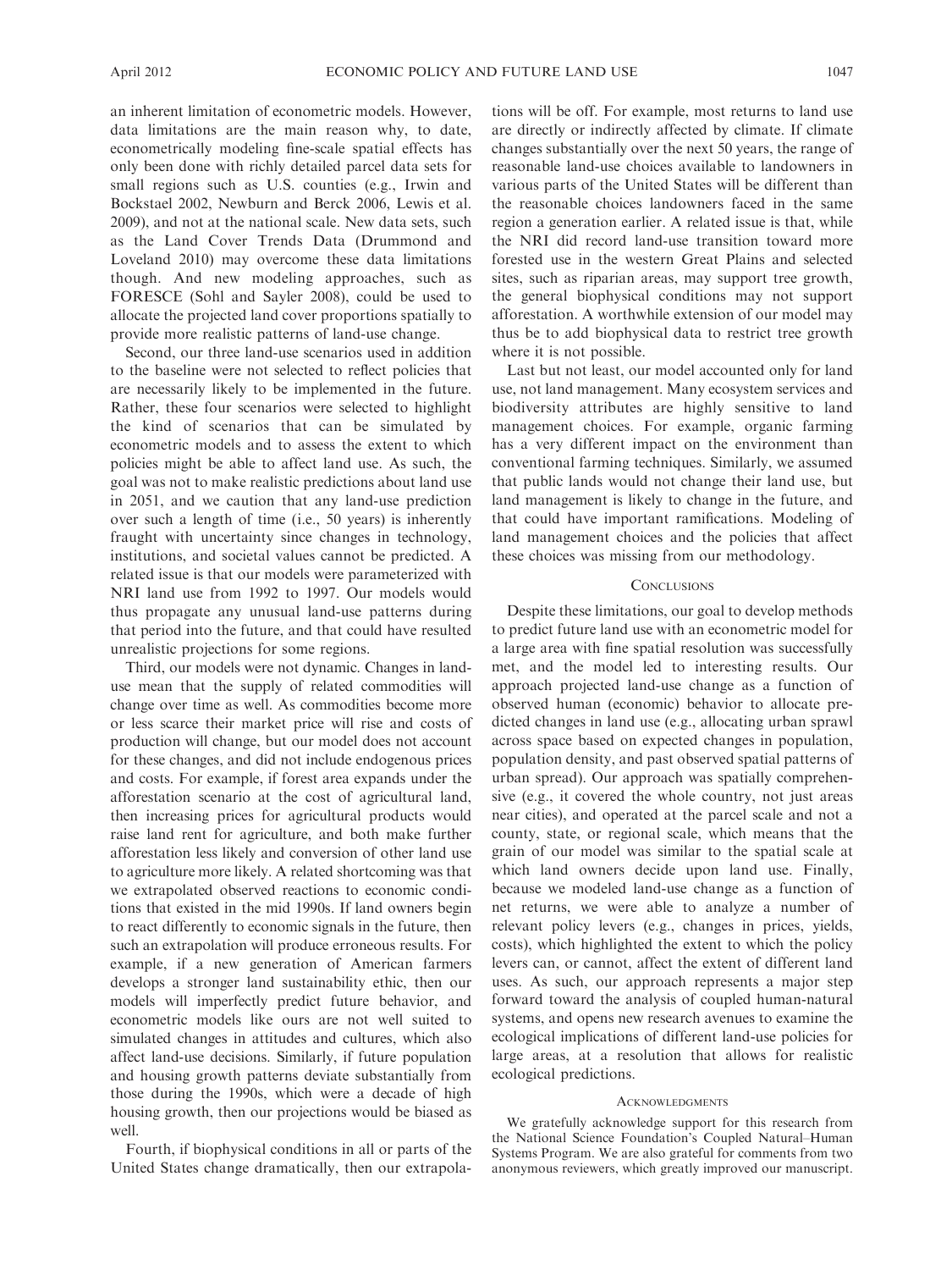#### LITERATURE CITED

- Alig, R. J., A. J. Plantinga, S. Ahn, and J. D. Kline. 2003. Land use changes involving forestry in the United States: 1952 to 1997, with projections to 2050. General Technical Report PNW-GTR-587. U.S. Department of Agriculture, Forest Service, Pacific Northwest Research Station, Portland, Oregon, USA.
- Alig, R. J., A. J. Plantinga, D. Haim, and M. Todd. 2010. Area changes in U.S. forests and other major land uses, 1982 to 2002, with projections to 2062. General Technical Report PNW-GTR-815. U.S. Department of Agriculture, Forest Service, Pacific Northwest Research Station, Portland, Oregon.
- Bockstael, N. E. 1996. Modeling economics and ecology: the importance of a spatial perspective. American Journal of Agricultural Economics 78:1168–1180.
- Butsic, V., D. J. Lewis, and V. C. Radeloff. 2010. Lakeshore zoning has heterogeneous ecological effects: an application of a coupled economic-ecological model. Ecological Applications 20:867–879.
- Capozza, D. R., and R. W. Helsley. 1989. The fundamentals of land prices and urban-growth. Journal of Urban Economics 26:295–306.
- Carpenter, S. R., N. F. Caraco, D. L. Correll, R. W. Howarth, A. N. Sharpley, and V. H. Smith. 1998. Nonpoint pollution of surface waters with phosphorus and nitrogen. Ecological Applications 8:559–568.
- Dixon, R. K., S. Brown, R. A. Houghton, A. M. Solomon, M. C. Trexler, and J. Wisniewski. 1994. Carbon pools and flux of global forest ecosystems. Science 263:185–190.
- Drummond, M. A., and T. R. Loveland. 2010. Land-use pressure and a transition to forest-cover loss in the Eastern United States. BioScience 60:286–298.
- Ehrlich, P. R., and R. M. Pringle. 2008. Where does biodiversity go from here? A grim business-as-usual forecast and a hopeful portfolio of partial solutions. Proceedings of the National Academy of Sciences USA 105:11579–11586.
- Fahrig, L. 2003. Effects of habitat fragmentation on biodiversity. Annual Review of Ecology Evolution and Systematics 34:487–515.
- Foley, J. A., et al. 2005. Global consequences of land use. Science 309:570–574.
- Gavier-Pizarro, G. I., V. C. Radeloff, S. I. Stewart, C. D. Huebner, and N. S. Keuler. 2010a. Housing is positively associated with invasive exotic plant species richness in New England, USA. Ecological Applications 20:1913–1925.
- Gavier-Pizarro, G. I., V. C. Radeloff, S. I. Stewart, C. D. Huebner, and N. S. Keuler. 2010b. Rural housing is related to plant invasions in forests of southern Wisconsin, USA. Landscape Ecology 25:1505–1518.
- Hardie, I. W., and P. J. Parks. 1997. Land use with heterogeneous land quality: an application of an area base model. American Journal of Agricultural Economics 79:299– 310.
- Homer, C., C. Huang, L. Yang, B. Wylie, and M. Coan. 2004. Development of a 2001 National Landcover Database for the United States. Photogrammetric Engineering and Remote Sensing 70:829–840.
- Irwin, E. G., and N. E. Bockstael. 2002. Interacting agents, spatial externalities and the evolution of residential land use patterns. Journal of Economic Geography 2:31–54.
- Lakes, T., D. Mueller, and C. Krueger. 2009. Cropland change in southern Romania: a comparison of logistic regressions and artificial neural networks. Landscape Ecology 24:1195– 1206.
- Lambin, E. F. 1997. Modelling and monitoring land-cover change processes in tropical regions. Progress in Physical Geography 21:375–393.
- Lewis, D. J. 2010. An economic framework for forecasting land-use and ecosystem change. Resource and Energy Economics 32:98–116.
- Lewis, D. J., and A. J. Plantinga. 2007. Policies for habitat fragmentation: combining econometrics with GIS-based landscape simulations. Land Economics 83:109–127.
- Lewis, D. J., B. Provencher, and V. Butsic. 2009. The dynamic effects of open-space conservation policies on residential development density. Journal of Environmental Economics and Management 57:239–252.
- Lubowski, R. N. 2002. Determinants of land-use transitions in the United States: Econometric analysis of changes among the major land-use categories. Dissertation. Harvard University, Cambridge, Massachusetts, USA.
- Lubowski, R. N., A. J. Plantinga, and R. N. Stavins. 2006. Land-use change and carbon sinks: econometric estimation of the carbon sequestration supply function. Journal of Environmental Economics and Management 51:135–152.
- Lubowski, R. N., A. J. Plantinga, and R. N. Stavins. 2008. What drives land-use change in the United States? A national analysis of landowner decisions. Land Economics 84:529– 550.
- Nelson, E., S. Polasky, D. J. Lewis, A. J. Plantingall, E. Lonsdorf, D. White, D. Bael, and J. J. Lawler. 2008. Efficiency of incentives to jointly increase carbon sequestration and species conservation on a landscape. Proceedings of the National Academy of Sciences USA 105:9471–9476.
- Newburn, D. A., and P. Berck. 2006. Modeling suburban and rural-residential development beyond the urban fringe. Land Economics 82:481–499.
- Nusser, S. M., and J. J. Goebel. 1997. The National Resources Inventory: a long-term multi-resource monitoring programme. Environmental and Ecological Statistics 4:181–204.
- Plantinga, A. J. 1996. The effect of agricultural policies on land use and environmental quality. American Journal of Agricultural Economics 78:1082–1091.
- Plantinga, A. J., R. J. Alig, H. Eichman, and D. J. Lewis. 2007. Linking land-use projections and forest fragmentation analysis. Research Paper PNW-RP-570. U.S. Department of Agriculture, Forest Service, Pacific Northwest Research Station, Portland, Oregon, USA.
- Polasky, S., et al. 2008. Where to put things? Spatial land management to sustain biodiversity and economic returns. Biological Conservation 141:1505–1524.
- Polasky, S., E. Nelson, E. Lonsdorf, P. Fackler, and A. Starfield. 2005. Conserving species in a working landscape: land use with biological and economic objectives. Ecological Applications 15:1387–1401.
- Pontius, R. G., Jr., et al. 2008. Comparing the input, output, and validation maps for several models of land change. Annals of Regional Science 42:11–37.
- Radeloff, V. C., R. B. Hammer, and S. I. Stewart. 2005a. Rural and suburban sprawl in the US Midwest from 1940 to 2000 and its relation to forest fragmentation. Conservation Biology 19:793–805.
- Radeloff, V. C., R. B. Hammer, S. I. Stewart, J. S. Fried, S. S. Holcomb, and J. F. McKeefry. 2005b. The wildland–urban interface in the United States. Ecological Applications 15:799–805.
- Radeloff, V. C., S. I. Stewart, T. J. Hawbaker, U. Gimmi, A. M. Pidgeon, C. H. Flather, R. B. Hammer, and D. P. Helmers. 2010. Housing growth in and near United States protected areas limits their conservation value. Proceedings of the National Academy of Sciences USA 107:940–945.
- Rashford, B. S., J. A. Walker, and C. R. Bastian. 2011. Economics of grassland conversion to cropland in the Prairie Pothole Region. Conservation Biology 25:276–284.
- Rhemtulla, J. M., D. J. Mladenoff, and M. K. Clayton. 2009. Historical forest baselines reveal potential for continued carbon sequestration. Proceedings of the National Academy of Sciences USA 106:6082–6087.